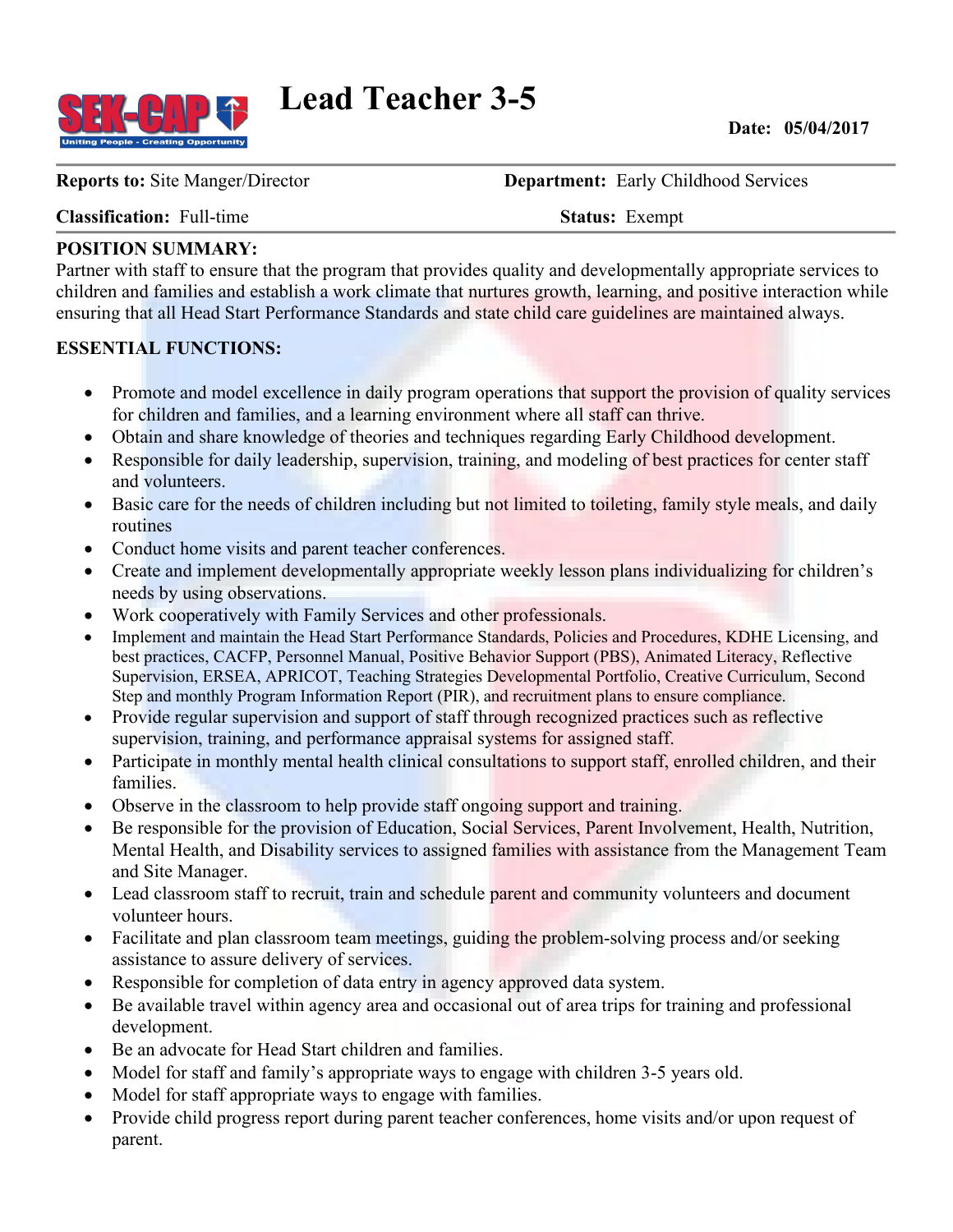- Identify children's nutritional needs, ensure that children's allergy/dietary information in the kitchen and other appropriate locations and inform necessary staff.
- Complete necessary forms and documentation relevant to program and staff management.
- Assess children and help support staff and families to conduct developmental and social emotional screenings.
- Individualize teaching to enable children to attain school readiness and social emotional goals with the assistance of families.
- Ensure parents/primary caregivers are informed of all policies included in the Parent Handbook.
- Develop relationship with education and administrative staff at local schools to ensure smooth transitions to new educational settings for all Head Start children.
- Participate in Individualized Education Plan (IEP) and/or Individual Family Service Plan (IFSP) meetings for assigned children with special needs while taking the role of resource person and parent advocate.
- Set up a developmentally appropriate classroom based on Head Start Performance Standards-using Creative Curriculum, and PBS (Positive Behavior Support) and other identified strategies with assistances from Program Manager, Area Manager, and Site Manager as needed.
- Responsible for requesting, ordering or purchasing items needed for classroom and center.
- Screen and observe the developmental level of each child making appropriate referrals to the local Special Education Services
- Directly supervise assistant teacher and paraprofessional positions.
- Cross train for all center positions
- Be available as first line of communication with classroom staff.
- Complete and submit performance appraisals for staff you will be supervising.
- Ability to work unconventional business hours.
- Utilize Positive Behavior Support (PBS) strategies to prevent and reduce challenging behavior.
- Respect and support cultural differences and diverse family structures.
- Maintain dependable, punctual attendance, and adhere to appropriate break times.
- Attend mandatory In-Service trainings and staff meetings.
- Responsibility to report any suspected abuse or neglect to appropriate authority.
- Advocate for SEK-CAP, Inc. in the community.
- Maintain and assure confidentiality and privacy of SEK-CAP customers.
- Uphold and promote the core values and mission statement of SEK-CAP
- Support management decisions both in actions and words.
- Other duties as assigned.

#### **KNOWLEDGE AND EXPERIENCE:**

Essential:

- Basic computer and electronic equipment skills
- Basic operation skills of general office equipment such as photocopiers, faxes, and phone systems.
- Superior interpersonal skills. Ability to get along with diverse personalities; tactful, mature, and flexible.
- Ability to meet and deal tactfully with the general public and to communicate effectively and clearly both orally and in writing.
- Resourceful and well organized.
- Ability to establish and maintain positive, effective working relationships with co-workers, community partners, and customers.
- Ability to learn and adapt.

## Desired:

- Proficient knowledge of local community resources.
- Previous supervisory experience.